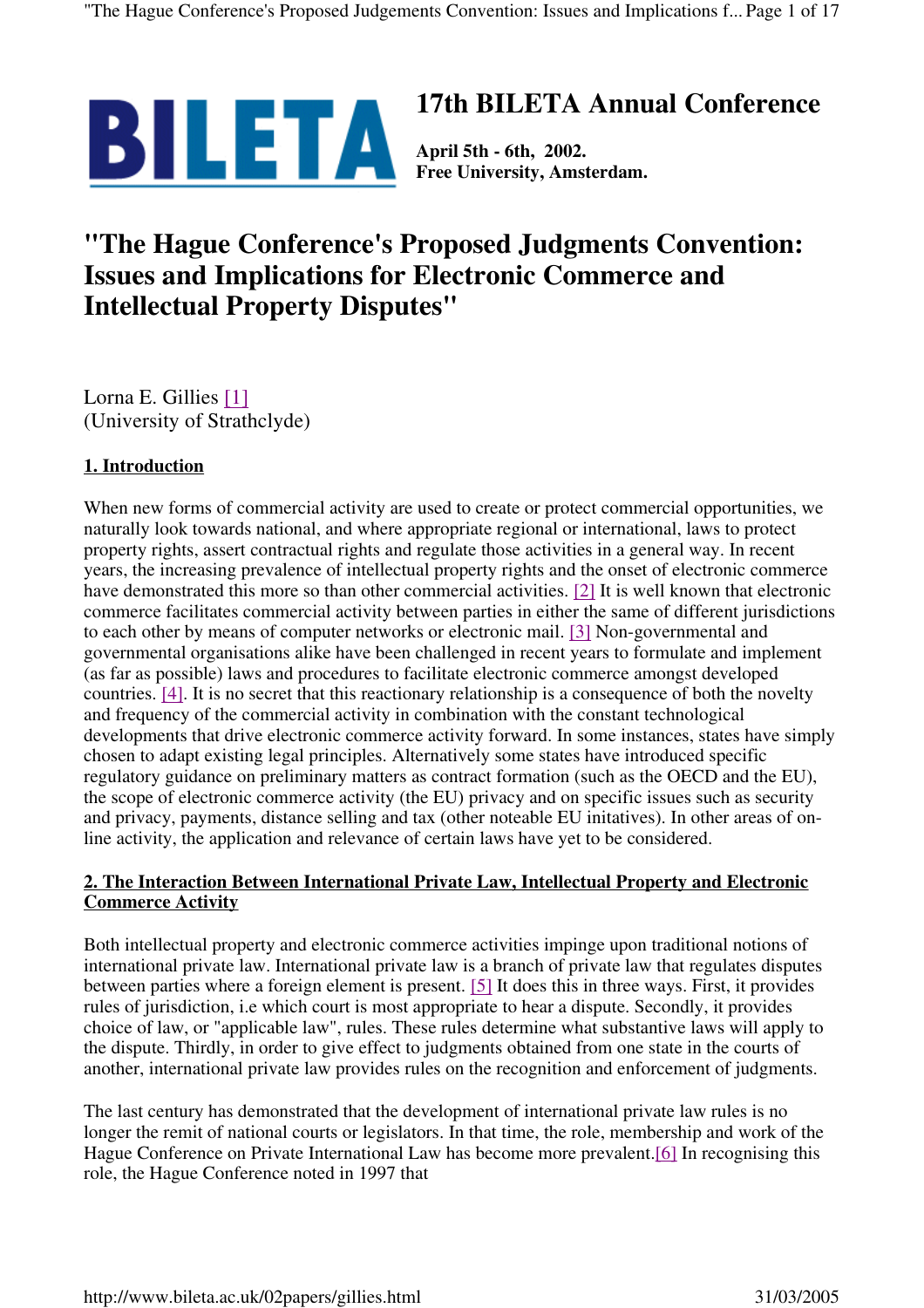"The need for international trade, the ever-growing interrelation of international economic activities and their greater complexity in comparison with the situation which existed thirty years ago, call for a new structure of international litigation than arbitration cannot furnish as and by itself. In addition, the ever more frequent occurrence of mass tort actions in matters of products liability, environment or banking, to cite but a few examples, calls for truly international solutions. Indeed, it is not infrequent that several courts are simultaneously requested to adjudicate in actions arising from the same facts or juridical acts. Likewise, some courts have developed an extensive understanding of their international jurisdiction. To tackle these situations, a legal standard collectively created by States within the ambit of the Hague Conference, seems to be the most adequate solution." [7]

Many states already have defined international private rules for intellectual property matters where a foreign element is involved. With the exception of the Member States of the European Union, few have considered the necessity to develop in one way or another international private rules for commercial activities generated by means of electronic commerce. One of the most recent projects of the Hague Conference on Private International Law is seeking to do just that, but on a global scale.

The Hague Conference's proposal for a worldwide Convention on jurisdiction and the recognition of judgments (hereafter referred to as the "draft Convention" [8]) has implications for many areas of commercial activity. Intellectual property matters, such as copyrights, patents and trademarks as well as electronic commerce activities, including consumer contracts conducted on-line, are most certainly affected. This paper will consider the proposals put forward by the Hague Conference and question whether the proposed Convention is an appropriate mechanism to provide international jurisdiction rules for these intellectual property and electronic commerce disputes.

#### **3. Basis of The Draft Convention**

The Hague Conference's proposed Convention seeks to ensure that judgments in "civil and commercial matters" derived from Contracting States are capable of being recognised and enforced in other Contracting States. Civil and commercial matters are not defined in the draft Convention. However, according to Report of the Special Commission by Nygh and Pocar (hereafter the "Nygh and Pocar Report") such matters are likely to be determined in an "autonomous manner" [9] and probably subject to a "liberal interpretation". [10] The drafts of the proposed Convention provide rules for the recognition and enforcement of judgments as well as rules of jurisdiction. These rules of jurisdiction seek to ultimately facilitate the recognition and enforcement of a judgment in a second country, without that second country having to consider the issue of whether the first country had jurisdiction to hear the case and issue the judgment. In this way, the draft Hague Convention models the Brussels Convention on Jurisdiction and the Recognition and Enforcement of Judgments. [11] The Brussels Convention has formed the basis for rules of jurisdiction and the recognition and enforcement of judgments in civil and commercial matters throughout Europe for over thirty years until the Brussels 1 Regulation replaced it last month. The draft Hague Convention differs from the Brussels Convention in a number of respects. Firstly, the Brussels Convention applied to civil and commercial matters where a defendant was domiciled in a European Member State. The proposed Hague Convention has the potential for global application and in certain matters, the defendant does not have to be domiciled in a Contracting State for jurisdiction to be established (with the exception where bases of jurisdiction are deemed to be exorbitant). Secondly, in order the facilitate the recognition and enforcement of judgments throughout Europe, EU Member States agreed on a Convention providing rules for both recognition and jurisdiction in civil and commercial matters. The proposed draft Convention appears to mirror that objective as has been drafted as a *mixed* Convention. It has been argued that the possibility of reaching agreement on one definitive set of global jurisdiction rules was highly unlikely and unrealistic. [12] Accordingly, the decision was taken after a number of Special Commission meetings to provide different rules of jurisdiction throughout the Convention. However, agreement has yet to be achieved on both the extent and content of the jurisdiction rules in the Convention. Indeed, Von Mehren reiterated recently that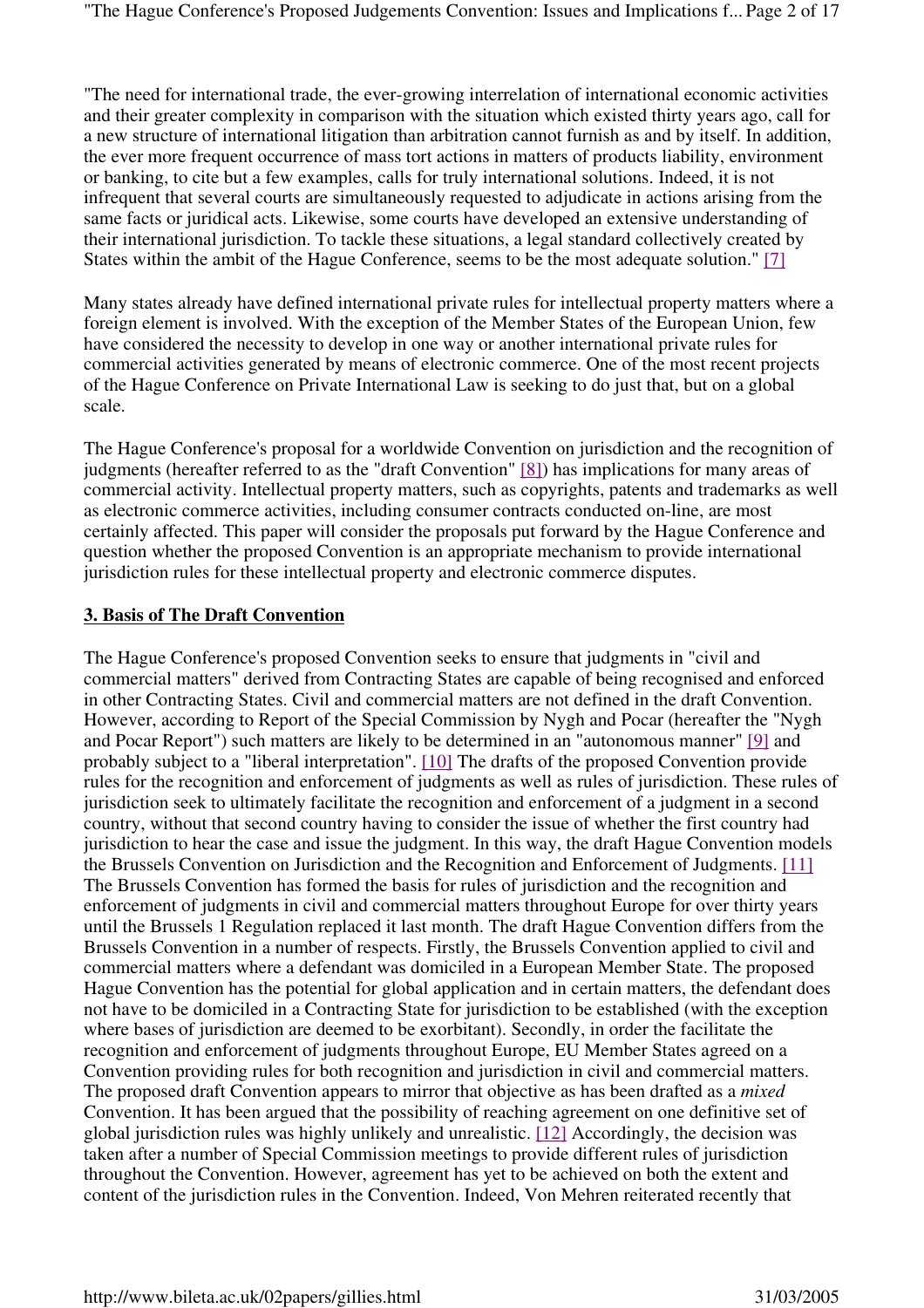"The degree of consensus required for a global convention on jurisdiction and recognition to be successful can only be achieved if its scope is more modest and its provisions more tolerant to differences in practices and values than could any convention largely based on the conceptions, aspirations, and approaches embodies in the Special Commission's Preliminary Draft." [13]

The present draft Convention (issued June 2001) includes different bases for the application of certain jurisdiction rules. Firstly there are jurisdiction rules that must be applied (subject to public policy grounds) by all Contracting States. These are often referred to as the "mandatory rules" or "white list" rules. Secondly, there are specified rules of jurisdiction that are not to be applied by the Contracting States to the Convention. These have become known as "black list rules". From a practical point of view, these rules are often the grounds of jurisdiction found in some countries that are deemed to be exorbitant. A well cited example is the United States test of "doing business". Such a rule enables a defendant to be subject to the US courts' jurisdiction if it can be demonstrated that the defendant is "doing business" in that jurisdiction. Recognition and enforcement of judgments obtained by the application of such exorbitant rules would not usually be permitted in other countries on grounds of public policy. The last proposed ground of jurisdiction would give Contracting States the discretion whether or not to apply certain other rules of jurisdiction within their national laws. Not surprisingly, these rules are known as "grey list" rules. According to the Nygh and Pocar Report, [14] recognition and enforcement of these rules will "depend on the national law of the State addressed". A consequence of such rules may be that parties are more likely to consider forum shopping for the jurisdiction most favourable to them. [15] Therefore, the manner in which such rules are approved and adopted into the Convention will ultimately determine whether a Contracting State has jurisdiction over a dispute; secondly, whether parties seek to select the forum on that basis, and thirdly whether the judgment obtained is capable of being recognised and enforced in another Contracting State under the Convention.

#### **3.1 Previous Efforts at a Worldwide Jurisdiction and Judgments Convention**

This is not the first occasion that the Hague Conference has considered and worked on the issue of globally harmonizing jurisdiction and judgments. The Hague Conference's original attempt at introducing a worldwide judgments Convention took place in the late 1960's-. At that time, the Convention (Convention on the Recognition and Enforcement of Foreign Judgments in Civil and Commercial Matters, concluded in 1971, hereafter `the 1971 Convention' [16]) sought to facilitate the recognition and enforcement of judgments at international level. However, Contracting States were still required to enter into their own bi-lateral agreements with each other in order to give effect to the 1971 Convention. Needless to say, the 1971 Convention was not a success. The Hague Conference has acknowledged that the failure of the 1971 Convention was predominantly attributed to its scope. The Rapporteur Catherine Kessedjian stressed that

"(A)s a single Convention, the 1971 Hague Convention was only concerned with the recognition and enforcement of foreign judgments, and not how international jurisdiction ought to be established." [17]

Professor Kessedjian continues that

" for the majority of litigators...the first priority is to ascertain which court has international jurisdiction to adjudicate initially on the merits of the case." [18]

This explanation goes some way to explain the reason why the Hague Conference now favours the scope and application of the Brussels Convention as a "double Convention", providing both rules of jurisdiction and of recognition and enforcement. The 1971 Convention was only ever applicable between Cyprus, The Netherlands and Portugal. Indeed the "failure" of the Hague Conference's attempt at that time was highlighted by Von Mehren [19] in his commentary on the Hague Conference's decision to work on an international convention on jurisdiction and enforcement of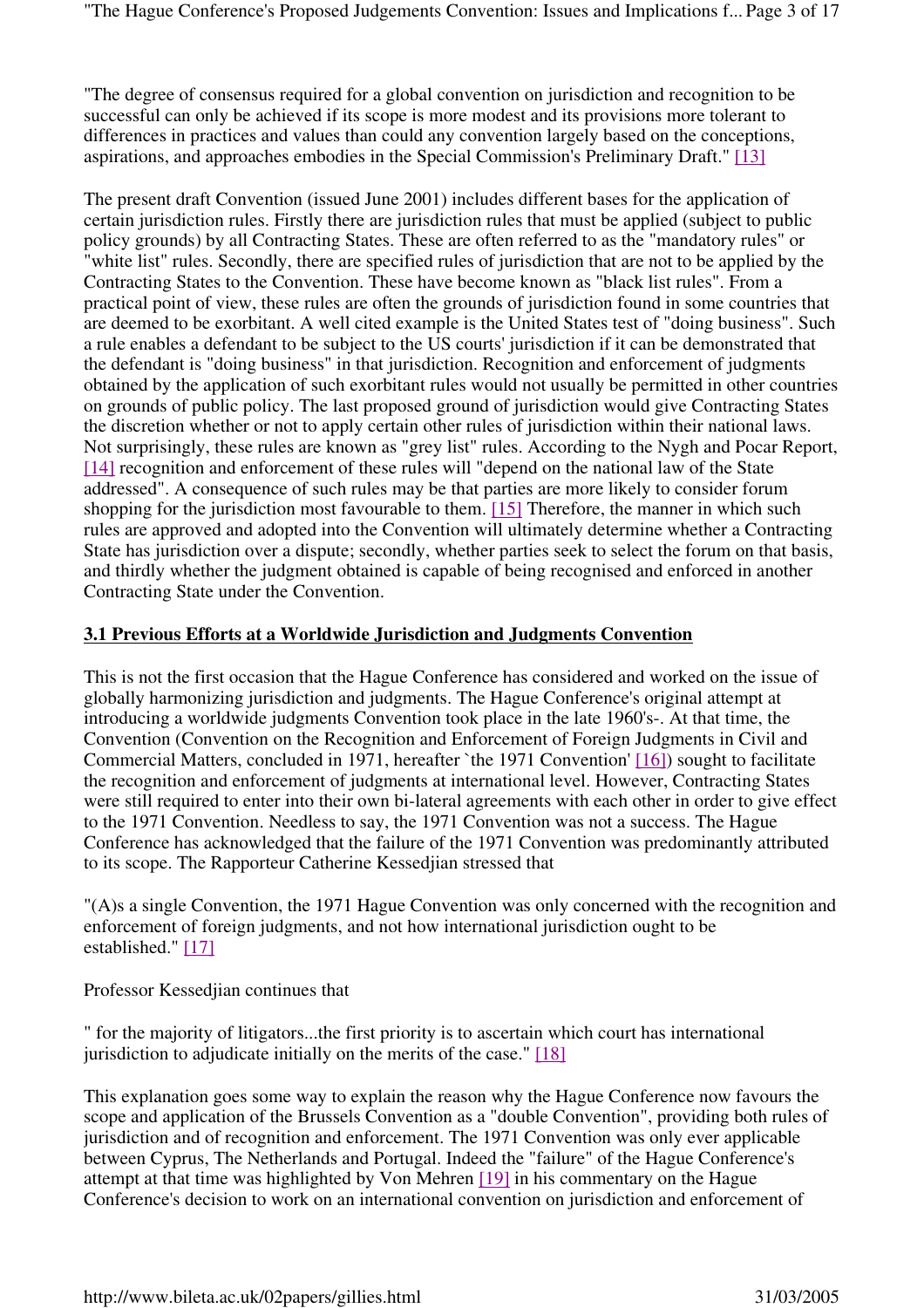judgments. Later, the United Kingdom and the United States attempted to negotiate a bilateral Convention on jurisdiction and the recognition of judgments. However, UK insurance companies expressed concerns regarding the cost of having to enforce excessive awards and punitive damages obtained from US judgments. [20]

#### **3.2 A (US) Proposal for a Worldwide Jurisdiction and Judgments Convention**

Since the Hague Conference's last attempt in 1971, no international organization has sought to propose global rules of jurisdiction and which rules should apply to determine how judgments ought to be recognized and enforced in other countries. However, by 1992 this was the change. The United States made a request to the Hague Conference to consider placing on their agenda work for an international Convention on jurisdiction and judgments. The proposals to commence work in this area were accepted and a first draft was published in October 1999 (the October 1999 draft).

#### **4. Provisions for Choice of court agreements, Contracts and IP Disputes in the 1999 Draft Hague Convention**

#### **4.1 The 1999 Draft**

The scope of the 1999 draft Convention was contained in Article 1. The draft Convention was to apply to civil and commercial matters and excluded such matters in much the same way as the Brussels 1 Regulation and its predecessor, the Brussels Convention, did. Article 4 sets out the proposed rules on choice of court. [21] The 1999 draft Article 4 states that if jurisdiction is agreed between the parties, then that court shall have jurisdiction. Indeed, this choice appeared to be "exclusive" in Article 4. There was also a reference made to the selection of courts in non-Contracting States. In that instance, Article 4 required courts in Contracting States to either decline or suspend proceedings if the court in the non-Contracting States had not declined jurisdiction.

#### **4.1.1 Intellectual Property and Electronic Commerce Matters**

The draft Convention issued by the Hague Conference in October 1999 (hereafter the `1999 draft') made limited reference to intellectual property matters. Further, it did not make any specific reference to electronic commerce matters. Article 12 provided rules of "Exclusive Jurisdiction" which determined, *inter alia*, the jurisdiction for the registration, validity or nullity of patents, trademarks, designs or other similar rights as follows,

#### Article 12 Exclusive Jurisdiction

1. In proceedings which have as their object rights in rem in immoveable property or tenancies of immoveable property, the courts of the Contracting State in which the property is situated have exclusive jurisdiction, unless in proceedings which have as their object, the tenant is habitually resident in a different State.

2. In proceedings which have as their object the vailidity, nullity or dissolution of a legal person, or the vailidity or nullity or the decisions of its organs, the courts of a Contracting State whose law governs the legal person have exclusive jurisdiction.

3. In proceedings which have as their object the validity or nullity of entries in public registers, the courts of the Contracting State in which the register is kept have exclusive jurisdiction.

4. In proceedings which have as their object the registration, validity, [or] nullity [, or revocation or infringement,] of patents, trade marks, designs or other similar rights required to be deposited or registered, the courts of the Contracting State in which the deposit or registration has been applied for, has taken place or, under the terms of an international convention, is deemed to have taken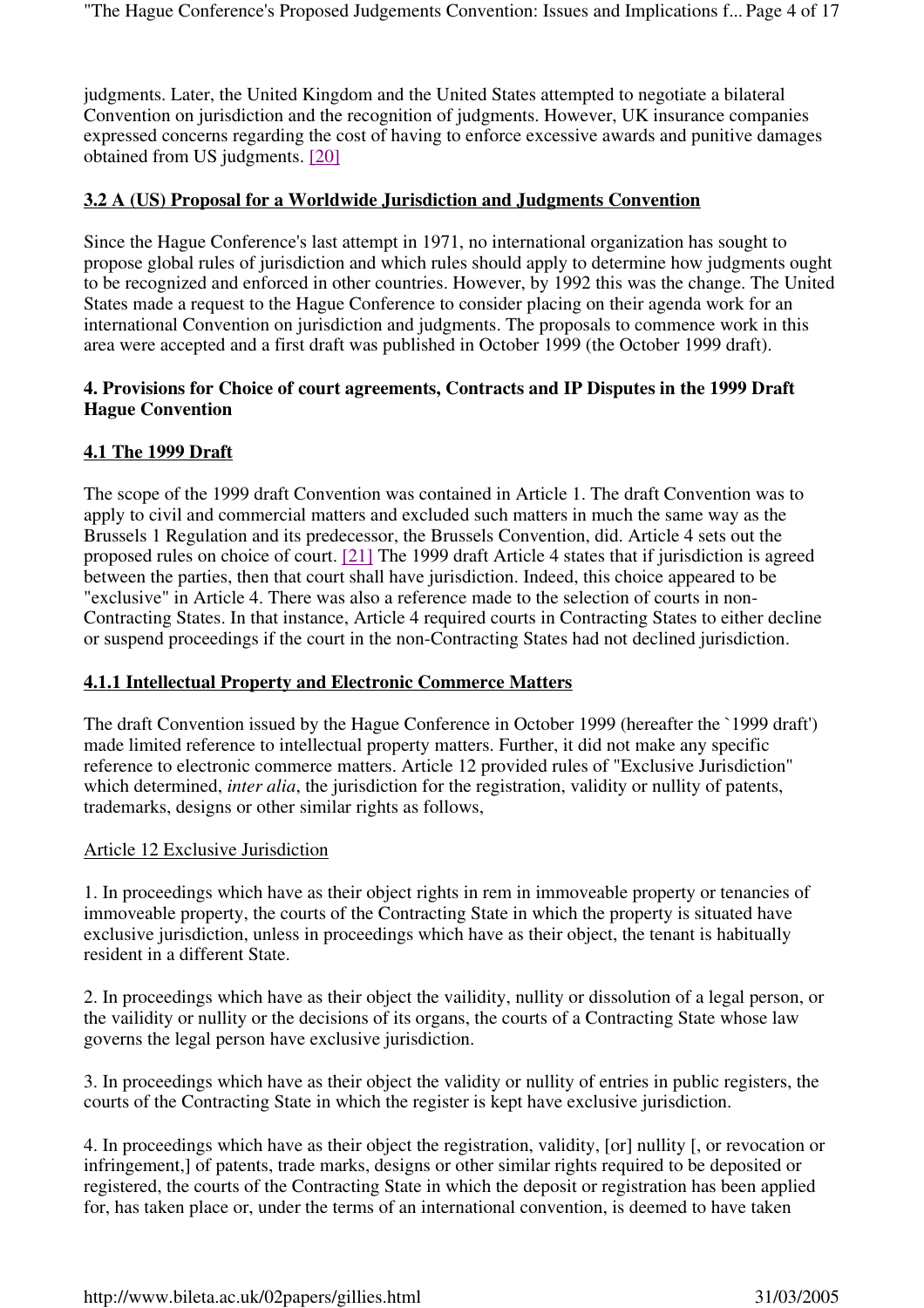place, have exclusive jurisdiction. This shall not apply to copyright or any neighbouring rights, even through registration or deposit of such rights is possible.

5. In relation to proceedings which have as their object the infringement of patents, the preceding paragraph does not exclude the jurisdiction of any other court under the Convention or under the national law of a Contracting State.

6. The previous paragraphs shall not apply when matters referred to therein arise as incidental questions." [22]

Article 12 of the 1999 draft deemed that "the courts of the Contracting State in which the deposit or registration has been applied for, has taken place, or under the terms of an international convention, is deemed to have taken place" has exclusive jurisdiction. Such a provision seemed to illustrate the territorial nature of IP rights generally. The proposals for jurisdiction rules for determining the validity of such IP rights was justified [23] as it would be expected that for the incidental question of the validity of an IP right to be determined, a court would first have to consider whether it had jurisdiction to hear such a matter. However, the matter is different when the *infringement* is alleged in one country of an IP right obtained in another country. Here, it would have to be assumed that the court of the country where the infringement is alleged to have occurred has jurisdiction to hear a dispute regarding an IP right not obtained within its jurisdiction. In order to acquire that jurisdiction, surely the court where the infringement is alleged to have taken place would firstly have to consider the incidental question of the *validity* of the IP right alleged to have been infringed before the question of infringement itself could be addressed. The question has therefore become whether the conjoined issues of validity and infringement ought to be separated for the objective of the draft Convention.

The Nygh and Pocar Report confirmed that

"(T)he most troublesome question considered by the Special Commission was how to define the proceedings concerning intellectual property rights which are to be taken into consideration. The desirability of exclusive jurisdiction for proceedings relating to the validity of the rights is beyond debate, but it is not certain that it is equally desirable for proceedings concerning infringement of these rights." [24]

Since that report, the antagonism between recognizing the validity of intellectual property rights and the actual infringement of those rights has continued. This is by no means surprising given the `territorial' basis of intellectual property rights. Indeed, if infringement of an intellectual property right obtained in one country is alleged to have taken place in another country, it is not clear whether it should be expected that action against the individual causing the alleged infringement can and should be brought in a second, separate jurisdiction. To allow such infringement actions to be raised in jurisdictions other than where the IP rights were originally obtained would be tantamount to subjecting intellectual property right owners to the jurisdictions (and possibly the applicable laws) of many other states around the world. It would perhaps be deemed unreasonable and too onerous, for example, for an IP right owner in the United Kingdom to be expected to know if the IP right(s) they hold might infringe the IP laws of countries that they did not (reasonably) foresee they could have breached.

The 1999 draft contained the following provisions for consumer contracts conducted by electronic means. At that stage the emphasis was certainly on ensuring that the consumer could sue a business in his or her own jurisdiction.

## Article 7 Contracts concluded by consumers

1. A plaintiff who concluded a contract for a purpose which is outside its trade or profession,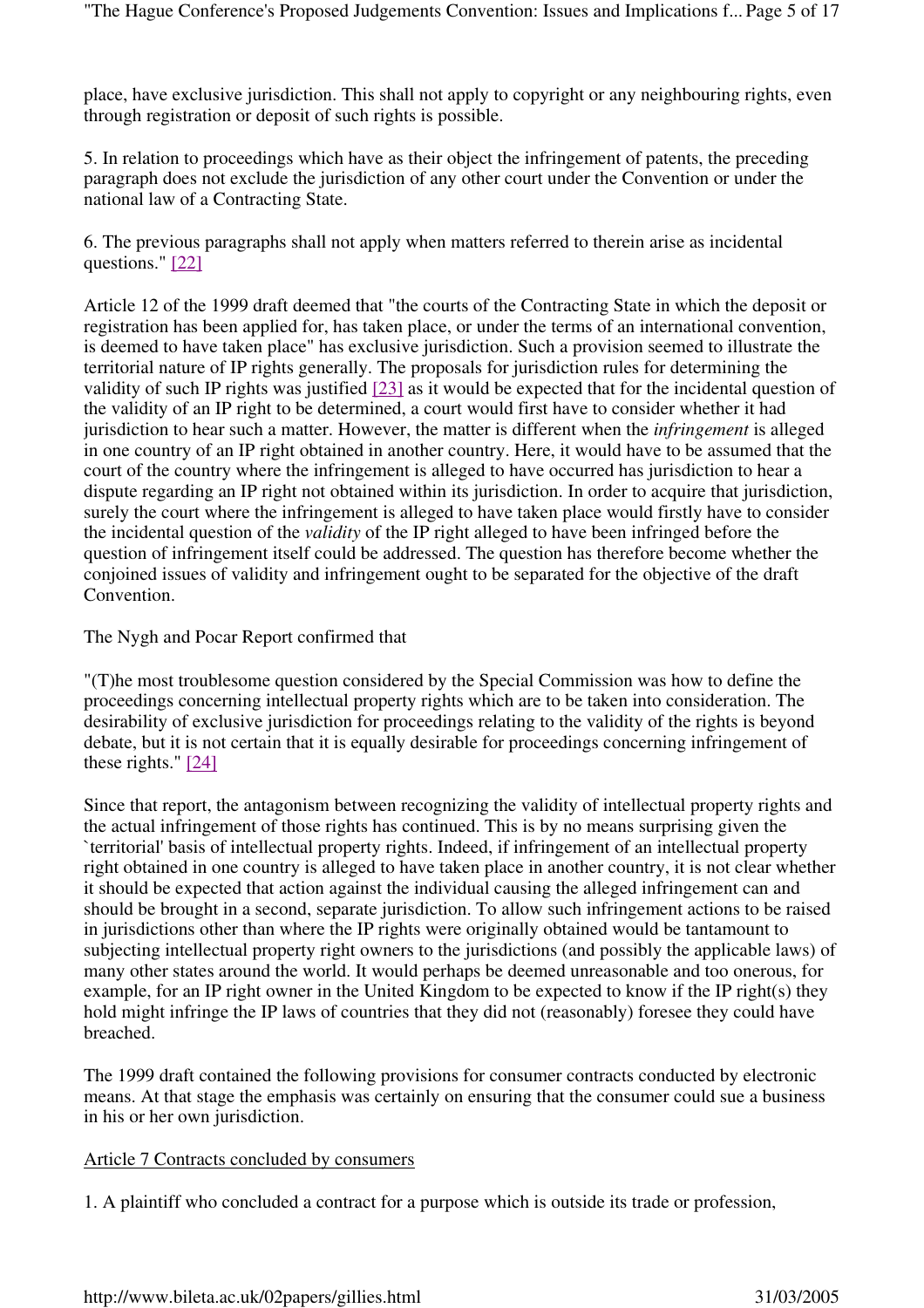hereafter designated as the consumer, may bring a claim in the courts of the State in which it is habitually resident, if

(a) the conclusion of the contract on which the claim is based is related to trade or professional activities that the defendant has engaged in or directed to that State, in particular in soliciting business through means of publicity, and

(b) the consumer has taken the steps necessary for the conclusion of the contract in that State.

1. A claim against the consumer may only be brought by a person who entered the contract in the courts of its trade or profession before the courts of the State of the habitual residence of the consumer.

2. The parties to a contract within the meaning of paragraph 1 may, by an agreement which conforms with the requirements of Article 4, make a choice of court -

(a) if such agreement is entered into after the dispute has arisen, or

(b) to the extent only that it allows the consumer to bring proceedings in another court."

#### **4.2 Responses from the Informal and Diplomatic Meetings**

The original draft Convention was not adopted at the Special Commission meeting held in October 1999. Many aspects of the Convention remained unresolved, including which rules should be included in a white, grey or black list, which jurisdiction rules were deemed to be `exorbitant' as well as the content of the rules themselves. In the absence of consensus, further work on the Convention was clearly required. Since then, the proposals have come to the attention of a number of international governmental and non-governmental organizations. Debates on the purpose and content of the draft Convention commenced in earnest. Diplomatic Meetings were held in Washington (Dec 2000), Geneva (Feb 2001), Ottawa (March 2001), Edinburgh (April 2001) as well as the first of two Diplomatic Meetings at The Hague (June 2001). In June 2001, the Hague Conference published *updated* proposals, replacing the October 1999 draft as a result. The 2001 draft Convention was the product of the international meetings listed above that took place during 2000 and culminated in a Special Commission Meeting in June 2001. These Diplomatic meetings considered, inter alia, the effect of the proposals on matters involving electronic commerce contracts and intellectual property aspects such as copyrights, patents and trademarks. It became apparent that electronic commerce would have to be considered and included in any draft of a proposed global convention on jurisdiction and recognition of judgments for civil and commercial matters. [25] It is submitted that if the draft Convention seeks to provide worldwide rules of jurisdiction, recognition and enforcement of judgments, electronic commerce disputes (whether contractual or tortuous) cannot be ignored. The question is to what extent the Convention should provide mandatory rules for electronic contracts (including consumer contracts) and intellectual property disputes and whether Contracting States should be allowed to opt in to the terms of the Convention as they see fit. If the latter option prevails, then the use of such a Convention to assist forum selection might have to be considered as a real threat to its ultimate purpose.

## **5. Assessing the June 2001 Draft Convention**

In June 2001, the Permanent Bureau of the Hague Conference issued the "Summary of the Outcome of the Discussion in Commission II of the First Part of the Diplomatic Conference 6-20 June 2001" shortly after the Diplomatic Conference. [26] The specific proposals for Intellectual Property matters and rules of jurisdiction for disputes arising from electronic contracts (in particular consumer contracts) contained in the June 2001 draft will now be considered. Essentially, what is apparent from the June 2001 draft Convention are the number of alternative proposals being put forward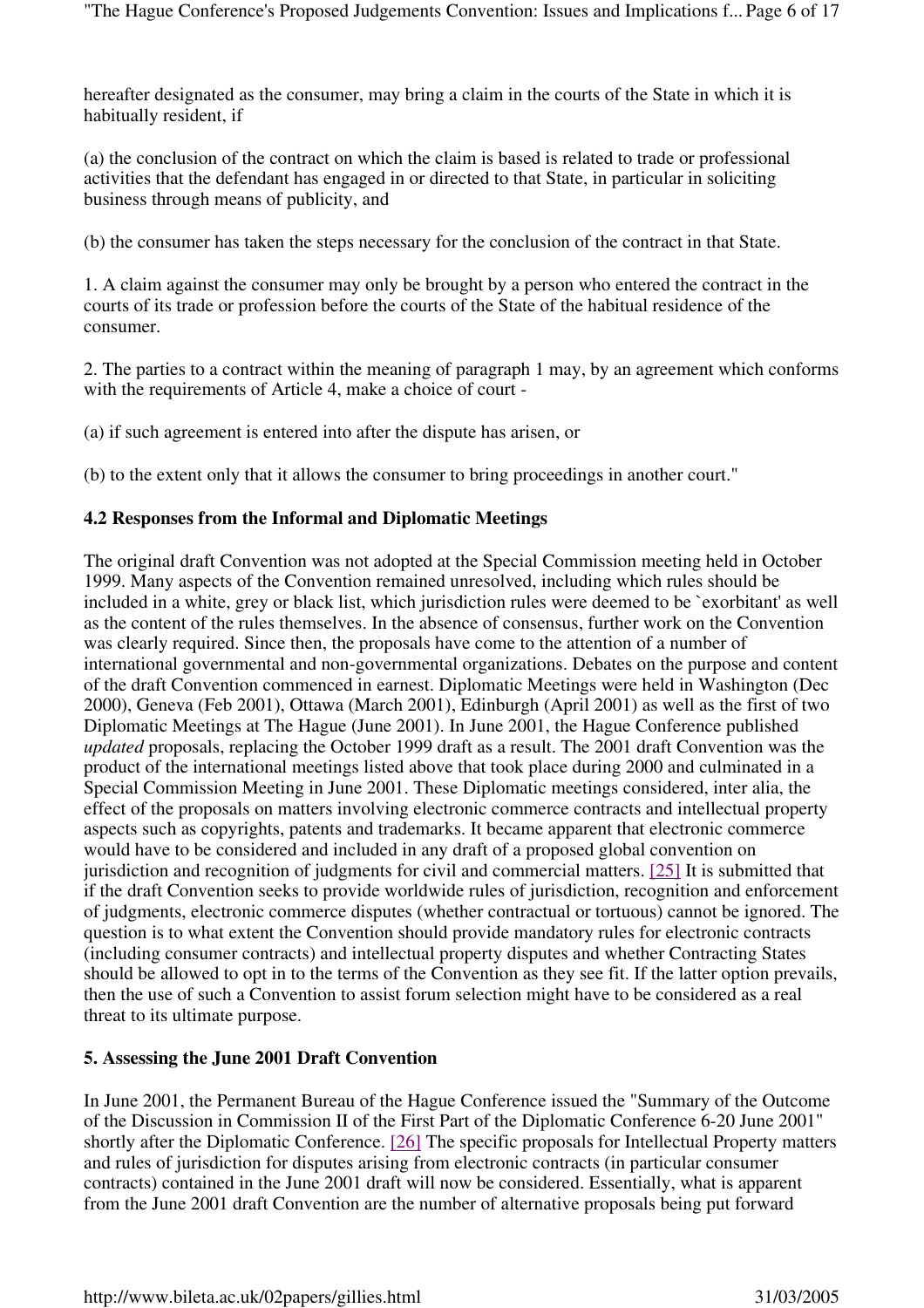within each Article. There is still no agreement on exactly what should be included in the final Convention. [27]

# **5.1 Proposed Jurisdiction Rules for Intellectual Property Rights**

# **Registered and Unregistered IP Rights**

The June 2001 draft Convention provides three alternative proposals for jurisdiction of IP rights. [28] The first proposal states that the court of the Contracting State where the grant or registration has taken place will have jurisdiction in proceedings where relief is sought for the "grant, registration, validity, abandonment, revocation or infringement of a patent or a mark" (Article 12(4)). This would appear to follow from the first draft. Article 12(5) of the June 2001 draft provides further that where relief is sought on the "validity, abandonment, or infringement of an *unregistered* mark" (emphasis added), then jurisdiction will be established in the "courts of the Contracting State in which rights in the mark [or design] arose."

## "[Alternative B

5A. In relation to proceedings which have as their object the infringement of patents, trademarks, designs or other similar rights, the courts of the Contracting State referred to in the preceding paragraph [or in the provisions of Articles [3 to 16]] have jurisdiction.]" [29]

This Article in the draft proposals therefore seeks to distinguish jurisdiction rules for the validity of registered and unregistered IP rights. The alternative draft articles illustrate the continuing debate whether disputes concerning infringement of an IP right ought to be included in the final Convention. Nevertheless, it is interesting to note that all of the proposals in respect of Exclusive Jurisdiction under Article 12 are bracketed. These brackets signify that there is, as yet, no consensus on whether IP rights should be in the draft Convention at all. The third possibility for rules on Exclusive Jurisdiction for IP matters are contained in Article 12(6) and refers to the issue of the "Incidental Question" outlined earlier. Article 12(6) renders Articles 12(4) and (5) inapplicable if such matters arise as incidental questions, but only in courts that do not have exclusive jurisdiction under those sections. Therefore there appears to be preference for certain rules of jurisdiction for IP rights and these mostly pertain to, at present, determining jurisdiction for matters of validity only. It would seem unlikely that the Convention will include jurisdiction for matters where infringement is alleged. Understandably, there have been arguments both in favour of including and excluding infringement rights in the Convention.

Wadlow [30] questioned the issue of whether jurisdiction can be established for an IP right obtained in one country and infringed in another. [31] Wadlow stated that this "open question...is not settled in the [Paris and Berne] Conventions." [32] By exploring the definitions afforded to the concept of territoriality, Wadlow demonstrated the significance of defining territoriality, particularly when a conflict of law/private international law matter such as jurisdiction is disputed. Wadlow sums up the argument on territoriality and international jurisdiction by highlighting the difference between jurisdiction based on where the infringement is alleged to have occurred and the "...limitation of international jurisdiction ...claimed...only before national courts on the basis of the national copyright of industrial protection right." [33] According to Wadlow, the Brussels Convention 1968 appears to have moved towards the former basis of asserting jurisdiction for IP rights, for example in terms of Article 5(3) where jurisdiction is established where the tort occurred. Whether the Hague Conference's draft Convention ought to include this as an exclusive ground of jurisdiction remains to be seen. In the present author's opinion, it remains a doubtful proposition that might render inclusion in a "grey list" of jurisdictions as a compromise at best. At a time where the future of the Hague's proposals is at a crucial stage, the call for public debate is clearly justifiable and desirable.

Clearly there are arguments in favour of and against including Intellectual Property rights in the draft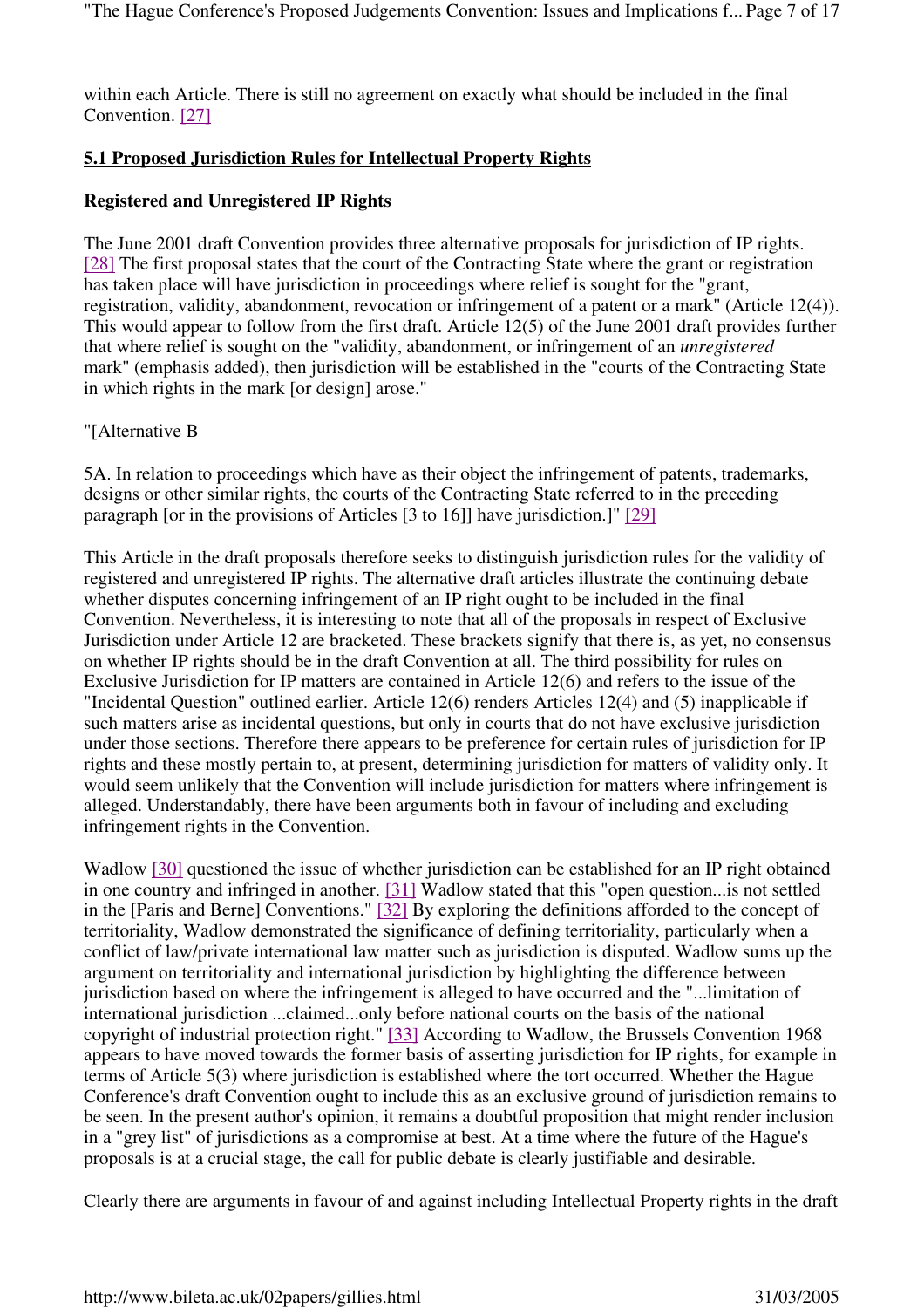convention. The Trans Atlantic Consumer Dialogue (TACD) maintains that IP rights ought to be excluded from the draft Convention. [34]. The TACD state that

"There are important differences in national laws regarding intellectual property, including such issues as "fair" or "innocent" use, limits to trademark rights in the areas of criticism, parody or comparative advertising, scope of patent protection, and terms of copyright protection. Cross-border recognition and enforcement of Internet-based intellectual property judgments raises the prospect of reduced public rights to fair use of such property, contrary to the public interest." [35]

This is in effect the crux of the matter with respect to asserting harmonised jurisdiction rules for IP right infringements.

## **Copyright and the Draft Hague Convention**

Significantly however, copyrights remain expressly excluded from the draft Convention by Article 12(7) which states

"[In this Article, other registered industrial property rights [(but not copyright or neighbouring rights, even when registration or deposit is possible)] shall be treated in the same way as patents and marks]" [36]

The Nygh and Pocar report states that such rights were to be excluded on the basis that enforcing such provisions would have become `difficult' as "...these rights are not always subject to a deposit or registration procedure." [37] Therefore it may be difficult to determine whether a copyright holder, or someone using or referring to copyright material, in one country has breached IP rules in another country even before attempts are made to harmonise jurisdiction rules for such rights. Accordingly, unless there is consensus on the matter by the next Diplomatic Meeting to be held later this year, it is unlikely that copyright matters will be included in the Convention. Even if such rules were to be include in a grey list, it is difficult to imagine many countries opting in, including, for example, the United Kingdom.

## **5.2 Jurisdiction Rules for Consumer Contracts**

Similar to the proposals for IP rights in Article 12 above, Article 7 of the June 2001 draft of the draft Convention contains a proposal and three alternative proposals for consumer contract jurisdiction. [38] These alternative drafts were the result of the Diplomatic meetings held in Ottawa in March 2000 and Edinburgh in April 2001. The first proposal begins with stating exactly what is meant by a consumer (`a natural person acting primarily for personal, family or household purposes' (Article 7 (1)) and a `business' (ie `another party acting for the purposes of its trade or profession' (Article 7 (1)). This is further qualified to the extent that Article 7 does not apply if the `other party' would not have entered into the contract if they had known that the consumer was contracting for the purposes of personal, family or household reasons. Such a get-out appears to protect businesses that do not seek to contract with consumers in certain jurisdictions.

The draft Article 7(2) proposes that the consumer can bring either `proceedings' or `an action in contract' where he or she is habitually resident `...if the claim relates to a contract which arises out of activities, including promotion or negotiation of contracts, which the other party conducted in that State, or directed to that State.' The ability of the consumer to raise such proceedings is subject to the other party being able to `establish that (a) that consumer took the steps necessary for the conclusion of the contract in another State and [this section is further bracketed] (b) the goods or services were supplied to the consumer while the consumer was present in the other State.' These provisions are similar to those provided in the Brussels 1 Regulation that came into force on 1st March 2002. However, compared to that Regulation where consumers must be domiciled in a Contracting State, consumers need only be habitually resident in a Contracting States for them to raise proceedings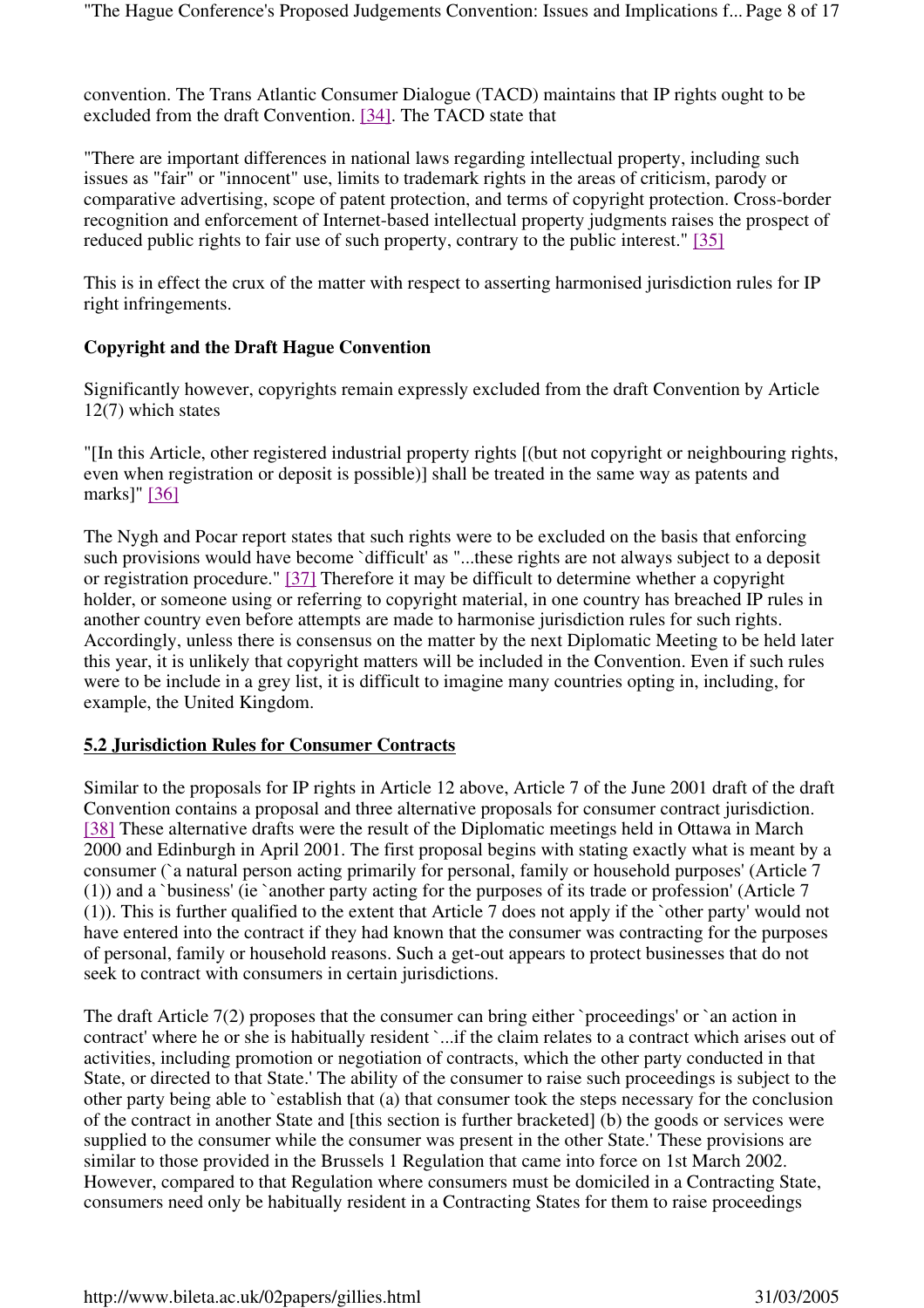under the proposed Hague Convention. The draft Convention proposes that businesses will be exempt from the provisions of the Article if they can show that they did not intend to direct their activities, such as advertising, to consumers in certain jurisdictions. From the perspective of electronic commerce, a footnote to Article 7(3) in the proposals explains that this provision seeks to exclude businesses from the consumers' jurisdiction when businesses can demonstrate that they did not seek to target certain jurisdictions and consequently certain consumers. The footnote concludes, "(T)here is no consensus on this provision."

Given the perceived disquiet over the EU's proposals for EU-wide consumer contract jurisdiction in the Brussels Regulation, this is to be expected. If businesses can pick and choose which jurisdictions in which they wish to target their activities and advertising that is of course their choice. However, when businesses use the WWW is used as a means of directing these activities, asserting their choice becomes more difficult. The global nature of the Internet is such that web sites and the information contained in them are (usually?) available anywhere to anyone with Internet access. Many sites are often multi-lingual, whether or not they seek to contract with consumers or not. Larger organizations have numerous web sites with different domain names ending in .de, .uk and .com to attract those consumers browsing the web to use the site `nearest' to them geographically. There are other sites that readers will be aware of from their own experiences that do not contract with customers unless they are able to provide an address and postcode or ZIP code conforming to where the business can or chooses to deliver goods and services. Further debate is desirable on the level of web site activity and whether such activity should amount to a connecting factor. Whether this is tantamount to forum selection or simply a means by which businesses should be able to target the customers they wish remains a moot point.

Article 7(4) proposes that the `other party to the contract' (ie the business) is only allowed to raise proceedings against the consumer where the latter is domiciled. The only difference of this provision from the Brussels 1 Regulation is that habitual residence as opposed to domicile is used as the connecting factor to establish where the consumer is located.

The three alternative proposals in Article 7 will now be considered in turn. The first alternative to these proposals is contained in Alternative A. [39] Alternative A was produced as a result of the Diplomatic Meeting held in Edinburgh in April 2001. Alternative A provides that Article 4 [40] applies if the parties enter into a jurisdiction agreement after a dispute arises (Article 7(5)). The proposals enable the consumer to raise proceedings "...in the Courts of the State designated in that agreement" (Article 7(6)) provided that the agreement was entered into before the dispute arose. Article 7(7) deals with the `validity' [41] of the choice of court clause in the contract between the parties, and subjects the agreement to the law of the habitual residence of the consumer at the time the agreement was created. Alternative A also deals with issues of recognition and enforcement of judgments obtained under Article 7 and would permit Contracting States to determine whether or not to recognize a judgment obtained by virtue of Article 7(2). This would certainly be a contentious issue, leaving open the possibility that a consumer could obtain a judgment from the courts of their habitual residence for that judgment not to be recognized in the jurisdiction where the business' principle place of business or assets are situated.

Alternative B has two variants. [42] The first variant restricts the parties to the jurisdiction of the consumers' habitual residence. Variant One also enables a Contracting State to uphold a jurisdiction agreement between the parties only if a dispute has arisen first, and to refuse recognition of a judgment if this is has not been achieved. Variant Two states that Article 4 (the choice of court provisions) will apply where the parties to enter into an agreement after a dispute arises and that the agreement itself will be respected (Article 6(a)) and any judgment obtained by the other party before the dispute has arisen will be recognised and enforced (Article 6(b)). In relation to the agreement on choice of court, Variant 2 is extremely similar to Article 15(1)() of the Brussels 1 Regulation.

Finally, Alternative C [43] suggests that Article 4 (choice of court) is applied when a jurisdiction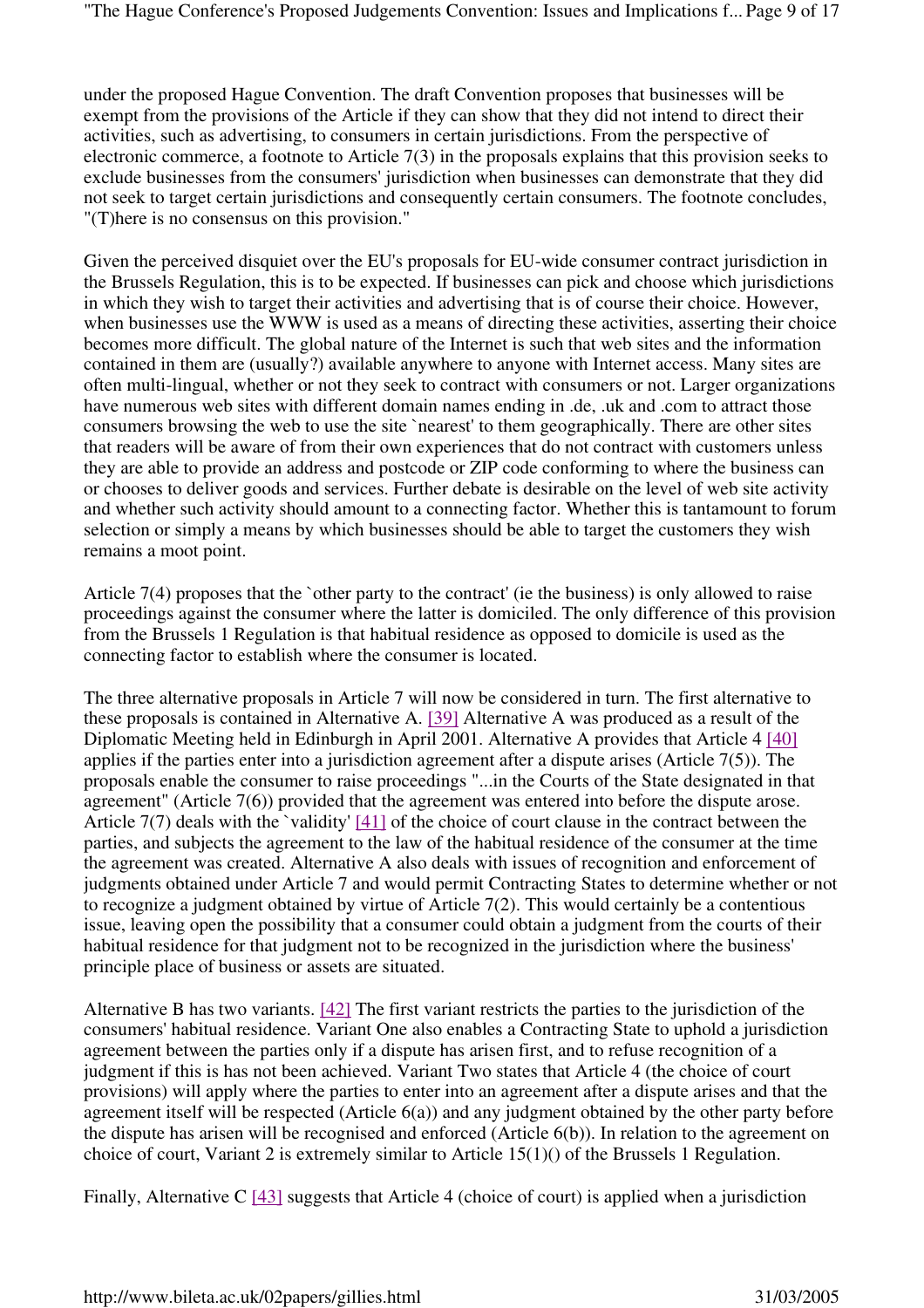agreement is reached between the parties after a dispute has arisen between them (Article 5). Article 6 then determines the jurisdiction of a dispute where the parties have previously agreed a choice of jurisdiction clause. The consumer can raise proceedings in the courts of their habitual residence or in the jurisdiction referred to in the agreement and no-where else (Article  $6(a)$ ). [44] Article  $6(b)$ reiterates that the consumer can only raise proceedings against the consumer in the latter's habitual residence. Like the Brussels Regulation, any choice of jurisdiction agreement cannot thwart the consumer's ability to raise an action where they are habitually resident in terms of the June 2001 draft Convention (or domiciled in the case of the Brussels Regulation). Article 6(c) provides that a business may only raise proceedings against a consumer under the Convention provided the jurisdiction agreement states that proceedings would take place in the courts of the consumer's habitual residence. Again, there is a similarity with the Brussels Regulation in that the Regulation restricts businesses to raising proceedings in the courts of the consumer's domicile, regardless of the choice of court agreement between the parties.

The fact that all of these Articles are still in draft form demonstrates the reality that reaching consensus appears to be less and less likely. [45] Whether more debate and consultation is necessary now is indeed questionable. The provisions for consumer contracts will certainly be affected by whatever rules are finalised on choice of court agreements. The acceptance of the Convention may depend on two matters. First, whether the rules of jurisdiction for IP matters and consumer contracts are contained in the white or grey list mentioned at the start of this paper, and if Contracting States elect to opt in to such jurisdiction rules if contained in a grey list. This issue will depend on existing international private law rules for IP cases and consumer contracts, as well as the extent of consumer protection provisions amongst Member States of the Hague Conference generally. It is to be hoped that rules for consumer contracts become mandatory in the Convention in accordance with Variant 1 of Alternative B or Alternative C, for to leave such rules to the discretion of Contracting States would certainly inhibit any efforts at global harmonization of jurisdiction and the recognition of judgments for such contracts in the first place.

#### **6. The Future of the Draft Convention - Calls for Public Consultation and Debate**

There have been many calls made by representatives of businesses, consumer organizations and IP experts and organizations for much greater public consultation and debate on the proposed draft Convention. The Justice and Home Affairs (JHA) Council of the European Commission held a hearing in October 2001 on the Hague Convention's proposals. A detailed questionnaire was by the JHA Council on many aspects of the Hague's draft convention. [46] It is to be welcomed that, in Europe at least, there is to be greater public awareness and discussion on the proposals and their impact for private individuals and businesses. This has been mirrored for some time in the United States where the Office of the Legal Adviser's Assistant Legal Adviser on Private International Law has held a series of meetings on the initial October 1999 draft proposals. [47]

The WIPO Second International Conference on Electronic Commerce and Intellectual Property was also held in Geneva on September 19 to 21, 2001. The Conference addressed the latest developments in e-commerce and intellectual property matters from a legal, technical and policy-oriented perspective. That Conference sought to consider a number of developing intellectual property and electronic commerce issues of which jurisdiction and applicable law matters are included. While it remains unclear to what extent intellectual property matters should be contained in or whether they should be excluded altogether from the draft Convention, the draft Convention has sought to bring electronic commerce issues within its scope and application. Whether such proposed jurisdiction rules are a fair and realistic method of determining jurisdiction for consumer contracts conducted online will continue to be debated.

The extent to which the Convention will sit with other international and regional instruments such as the Brussels 1 Regulation [48] has, for the present time, also yet to be assessed. For example the proposals for electronic consumer contracts in the final Regulation [49] states that jurisdiction for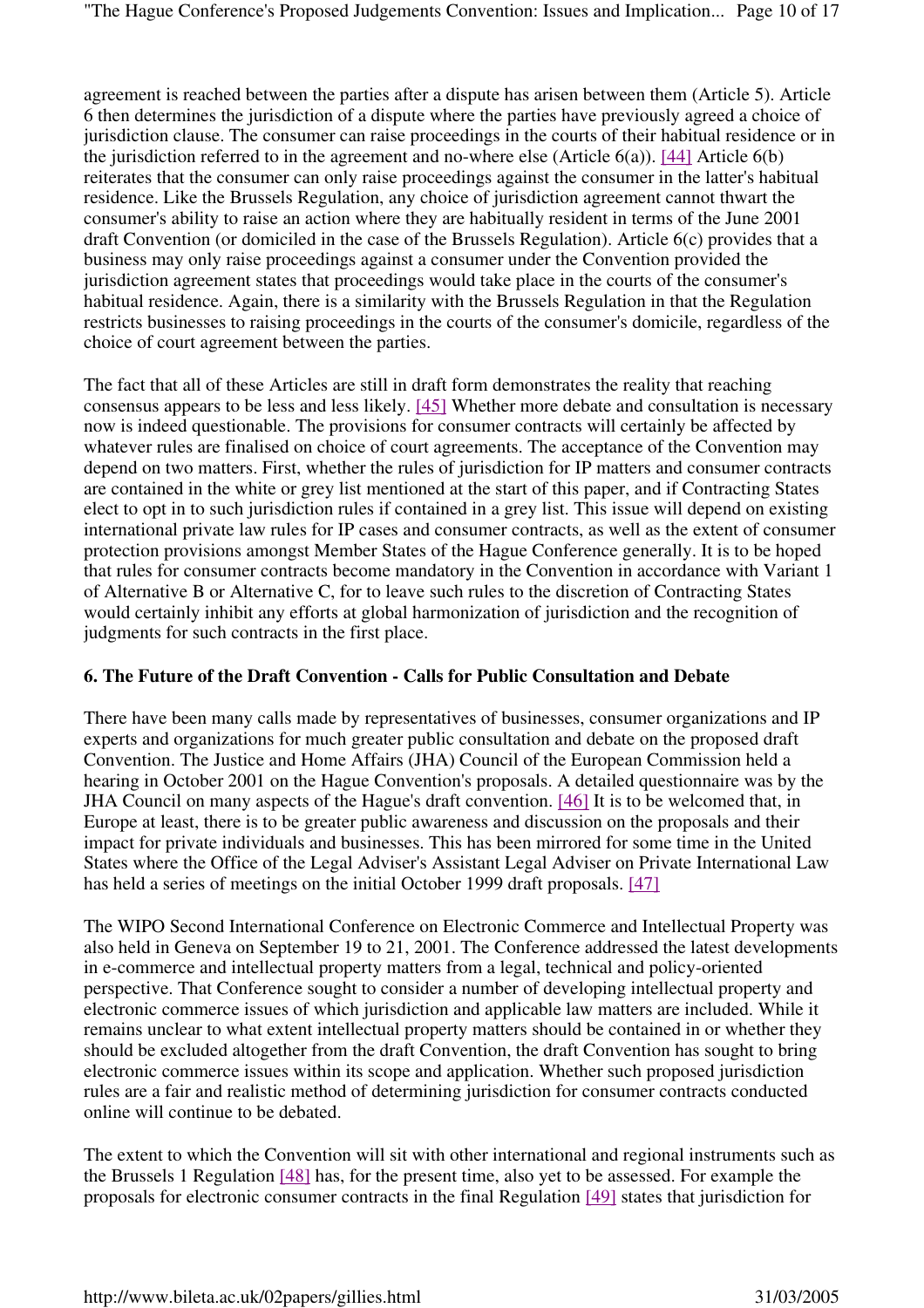consumer contracts will be established if the consumer has been targeted by specific advertising or activities directed towards their own jurisdiction under Article 15(1)(c).[50] If the Hague Conference sought to put the issue of electronic commerce in the Convention on hold, then at least the provisions of the Brussels 1 Regulation could be assessed during that time.

#### **7. Concluding Thoughts**

While the draft proposals, the scope and need for the Convention itself continue to be debated, the inherent difficulties in ascertaining jurisdiction in international electronic commerce and IP matters remain to be addressed. Over the next few months until the next Diplomatic meeting, a final decision will be made on the jurisdiction issues affecting IP rights and electronic commerce contracts. Whilst international commercial activities certainly need global regulation of jurisdiction, recognition and enforcement rules, after ten years a cohesive desire for such rules still eludes the Hague Conference's efforts.

[1] The Law School, University of Strathclyde, Glasgow, G4 0RQ. Email lorna.e.gillies@strath.ac.uk. The assistance of the Clark Foundation for Legal Education is gratefully acknowledged

[2] See generally Lillian Edwards,and Charlotte Waelde (eds), *Law and the Internet Regulating Cyberspace*, Hart Publishing, Oxford, 1997 and the second edition *Law and the Internet A Framework for Electronic Commerce*, 2nd ed, Hart Publishing, Oxford, 2000.

[3] Andrew D. Murray, "Entering Into Contracts Electronically: The Real WWW," in Lillian Edwards and Charlotte Waelde (eds), *Law and the Internet A Framework for Electronic Commerce*, Second Edition, Hart Publishing, Oxford, 2000.

[4] Developing countries are not being left behind, see OECD, "Policy Brief on E-Commerce" at http://www.oecd.org/EN/document/0,,EN-document-29-nodirectorate-no-14-6560-29,FF.html. Copyright OECD.

[5] P. M. North and J. J. Fawcett, *Cheshire and North's Private International Law*, 13th ed, Butterworths, London, 1999 at p.3.

[6] Symeon C. Symeonides (ed), *Private International Law at the End of the 20th Century: Progress or Regress?*, Kluwer Law International, London, 2000 at p.vii.

[7] Hague Conference Preliminary Document No.7, 1997 at p.10.

[8] Or the "1999 Draft" or the "2001 Draft" as appropriate. Reference throughout the article will be to the 2001 draft convention unless stated otherwise.

[9] "The Future Hague Convention on International Jurisdiction and the Effects of Judgments in Civil and Commercial Matters," Report of the Special Commission, Preliminary Document No.11, drawn up by Peter Nygh and Fausto Pocar (available at http://www.hcch.net), at p.33.

[10] Ibid.

[11] OJ L12/1 2001, referred to as the Brussels 1 Regulation.

[12] For an illustration of the different views held by American commentators on the draft Hague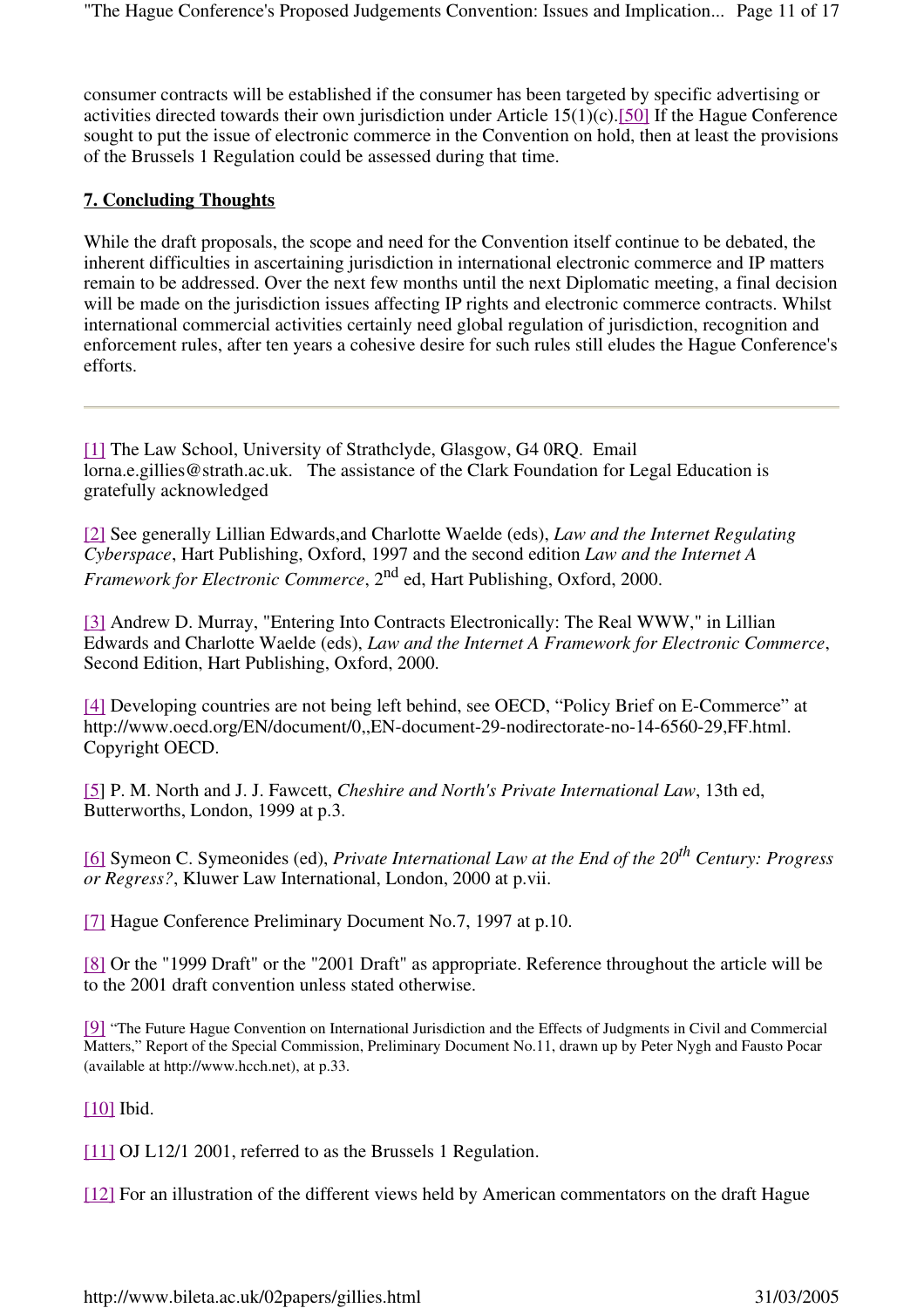Convention, see Arthur T. Von Mehren, "Drafting A Convention on International Jurisdiction and the Effects of Foreign Judgments Acceptable Worldwide: Can the Hague Conference Project Succeed?" 2001 49 Am J Comp L 191, Stephen B. Burbank, "Jurisdictional Equilibration, the Proposed Hague Convention and Progress in National Law," 2001 40 Am J Comp L 203 and Vaughan Black, "Commodifying Justice For Global Free Trade: The Proposed Hague Judgments Convention," 2000 38 Osgoode Hall Law Journal No2 237 amongst others.

[13] Von Mehren, ibid at p.192.

[14] Nygh and Pocar, note 9 supra at p.30.

[15] Arthur T. Von Mehren, "Recognition and Enforcement of Foreign Judgments: A New Approach for the Hague Conference?" (1994) 57 L and Contemp Probs 271.

[16] http://www.hcch.net.

[17] Hague Conference Preliminary Document No.7 at p.9.

[18] Ibid at p.8.

[19] Von Mehren, note 11 supra.

[20] Ian Mathers "The UK / US Civil Judgments Convention - I," 1977 217 NLJ 777 and Part II at p.217 and P. M. North, "The Draft UK / US Judgments Convention: A British Viewpoint," in P. M North, *Essays in Private International Law*, Oxford University Press, 1993.

[21] Article 4 of the 1999 draft Convention provided

1. If the parties have agreed that a court of courts of a Contracting State shall have jurisdiction to settle any dispute which has arisen or may arise in connection with a particular legal relationship, that court or those courts shall have jurisdiction, and that jurisdiction shall be exclusive unless the parties have agreed otherwise. Where an agreement having exclusive effect designates a court or courts of a non-Contracting State, courts in Contracting States shall decline jurisdiction or suspend proceedings unless the court or courts chosen have themselves declined jurisdiction.

2. An agreement within the meaning of paragraph 1 shall be valid as to form, if it was entered into or confirmed -

(a) in writing;

(b) by any other means of communication which renders information accessible so as to be usable for subsequent reference;

(c) in accordance with a usage which is regularly observed by the parties;

(d) in accordance with a usage of which the parties were or ought to have been aware and which is regularly observed by the parties to contracts of the same nature in the particular trade or commerce concerned.

3. Agreements conferring jurisdiction and similar clauses in trust instruments shall be without effect if they conflict with the provisions of Article 7,8 or 12.

[22] "Preliminary draft Convention on jurisdiction and foreign judgments in civil and commercial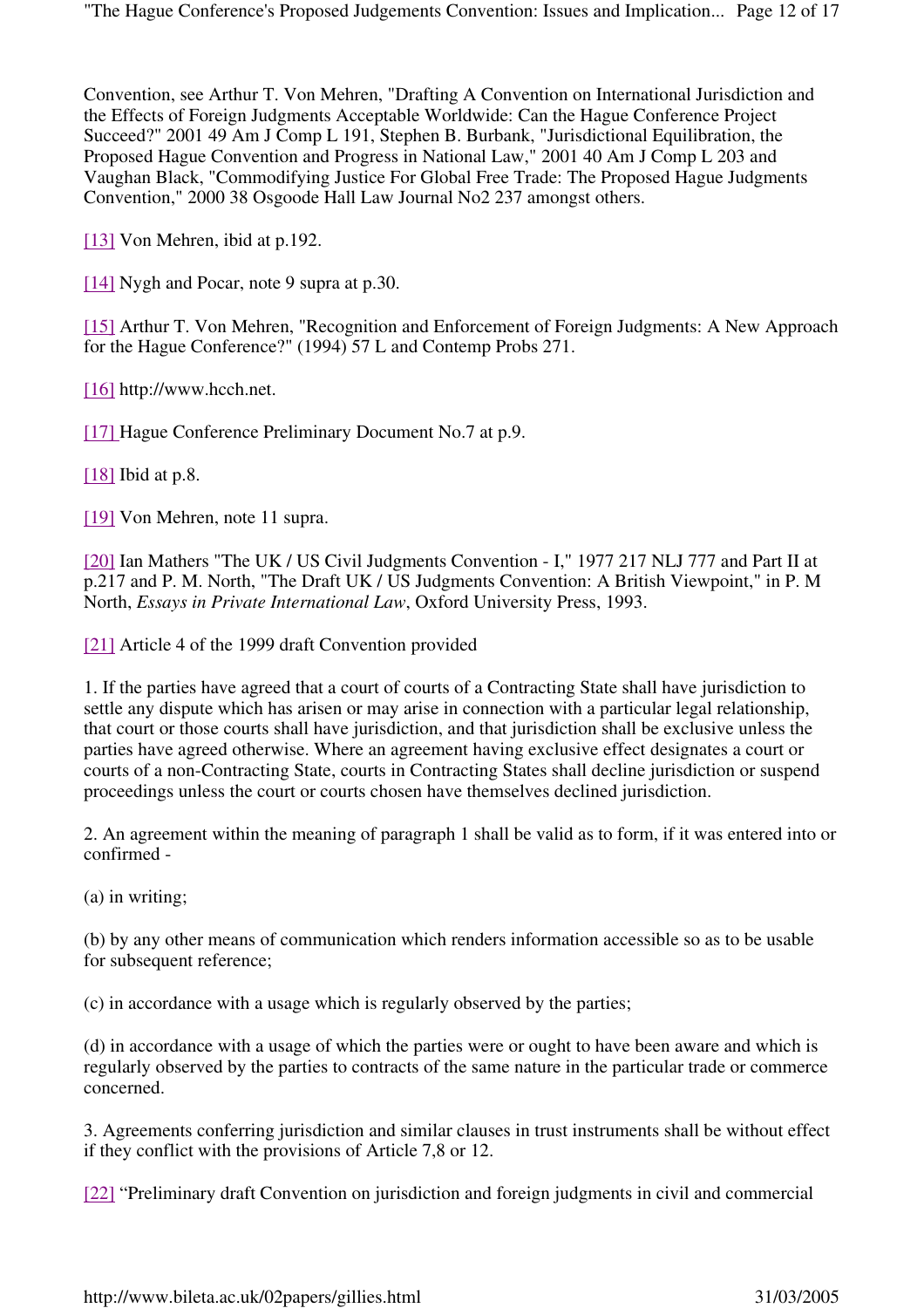matters, adopted by the Special Commission on 30 October 1999 (amended version)"available at http://www.hcch.net/e/conventions/draft36e.html.

[23] Nygh and Pocar report, note 9 supra at p.65 *et seq.*

[24] Nygh and Pocar, ibid at p.69.

[25] Dan Svantesson, "Jurisdiction Issue in Cyberspace What Should Article 7 - Consumer Contracts, of the Proposed Hague Convention, Aim to Accomplish in Relation to E-Commerce?" 2001 5 CLSR 318.

[26] Available at http://www.hcch.net.

[27] See the following reports all by Avril D. Haines and submitted to the Hague Conference Permanent Bureau; "Some Reflections on the Present State of Negotiations on the Judgments Project in the Context of the Future Work Programme of the Conference," Preliminary Document No.16, February 2002; "The Impact of the Internet on the Judgments Project: Thoughts for the Future" Preliminary Document No.17, February 2002 and "Choice of Court Agreements in International Litigation: Their Use and Legal Problems to Which They Give Rise in the Context of the Interim Text," Preliminary Document No.18, February 2002. All on file with the author.

[28] The 2001 draft Convention provides the following rules for exclusive jurisdiction

## **Article 12 Exclusive jurisdiction**

[1. In proceedings which have as their object rights in rem in immoveable property or tenancies or immoveable property, the courts of the Contracting State in which the property is situated have exclusive jurisdiction, unless in proceedings which have as their object tenancies of immoveable property [concluded for a maximum period of six months], the tenant is habitually resident in a different State.]

[2. In proceedings which have as their object the validity, nullity, or dissolution of a legal person, or the validity or nullity of the decisions of its organs, the courts of a Contracting State whose law governs the legal person have exclusive jurisdiction.]

3 In proceedings concerning the validity of entries in public registers other than those dealing with intellectual property rights, the courts of the Contracting State in which the register is kept shall have exclusive jurisdiction.

#### *Intellectual property*

#### [Alternative A

4. In proceedings in which the relief sought is a judgment on the grant, registration, validity, abandonment, revocation or infringement of a patent or trademark, the courts of the Contracting State of grant or registration shall have exclusive jurisdiction.

5. In proceedings in which the relief sought is a judgment on the validity, abandonment, or infringement of an unregistered mark [or design], the courts of the Contracting State in which the rights in the mark [or design] arose shall have exclusive jurisdiction.] ]

## [Alternative B

5A. In relation to proceedings which have as their object the infringement of patents, trademarks,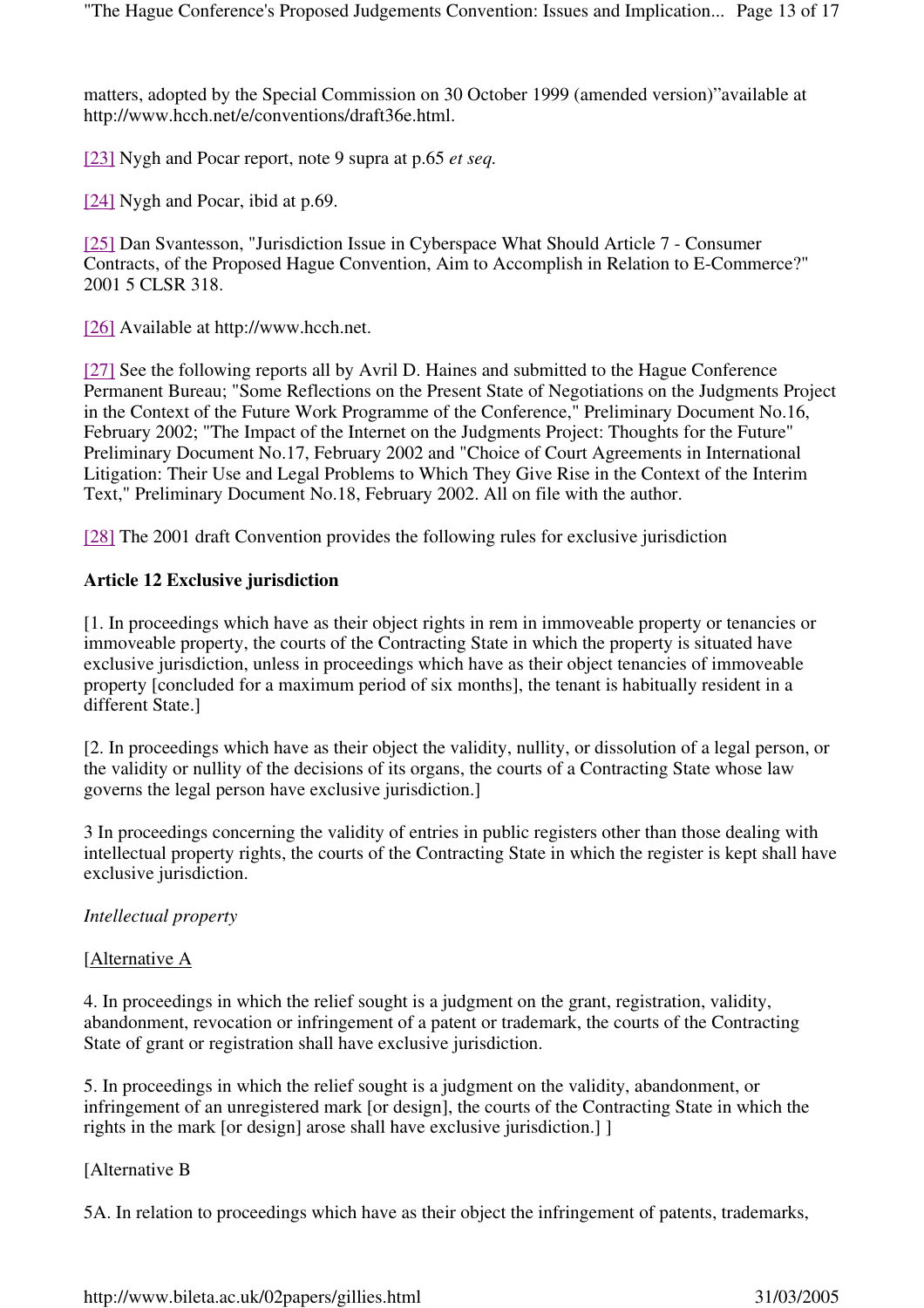designs or other similar rights, the courts of the Contracting State referred to in the preceding paragraph [or in the provisions of Articles [3 to 16]] have jurisdiction.]

Alternatives A and B

[6. Paragraphs 4 and 5 shall not apply where one of the above matters arises as an incidental question in proceedings before a court not having exclusive jurisdiction under those paragraphs. However, the ruling in that matter shall have no binding effect in subsequent proceedings, even if they are between the same parties. A matter arises as an incidental question if the court is not requested to give a judgment on that matter, even if a ruling on it is necessary in arriving at a decision.]

7. [In this Article, other registered industrial property rights [(but not copyright or neighbouring rights, even when registration or deposit is possible)] shall be treated in the same way as patents and marks]

[8. For the purposes of this Article, `court' shall include a Patent Office or similar agency.]"

[29] Proposed Article 12(5), as one of the three Alternatives.

[30] Christopher Wadlow, *Enforcement of Intellectual Property in European and International Law*, Sweet and Maxwell, London, 1998

[31] Wadlow, ibid at p.14.

[32] Ibid, words in brackets added.

[33] Ibid.

[34] http://www.tacd.org/cgi-bin/db.cgi?page=view&config=admin/docs.cfg&id=94.

[35] Ibid.

[36] Proposed Article 12(7), but note that this is an Alternative to other proposals contained in Article 12 and is bracketed.

[37] Nygh and Pocar, note 9 supra at p.69.

#### [38] **Article 7 Contracts concluded by consumers**

1. This Article applies to contracts between a natural person acting primarily for personal, family or household purposes, he consumer, and another party acting for the purposes of its trade or profession, [unless the other party demonstrates that it neither knew nor had any reason to know that the consumer was concluding the contract primarily for personal, family or household purposes, and would not have entered into the contract if it had known otherwise].

2. Subject to paragraphs [5-7], a consumer may bring [proceedings] [an action in contract] in the courts of the State in which the consumer is habitually resident if the claim relates to a contract which arises out of activities, including promotion or negotiation of contracts, which the other party conducted in that State, or directed to that State, [unless [that party establishes that] -

(a) the consumer took the steps necessary for the conclusion of the contract in another State: [and

(b) the goods or services were supplied to the consumer while the consumer was present in the other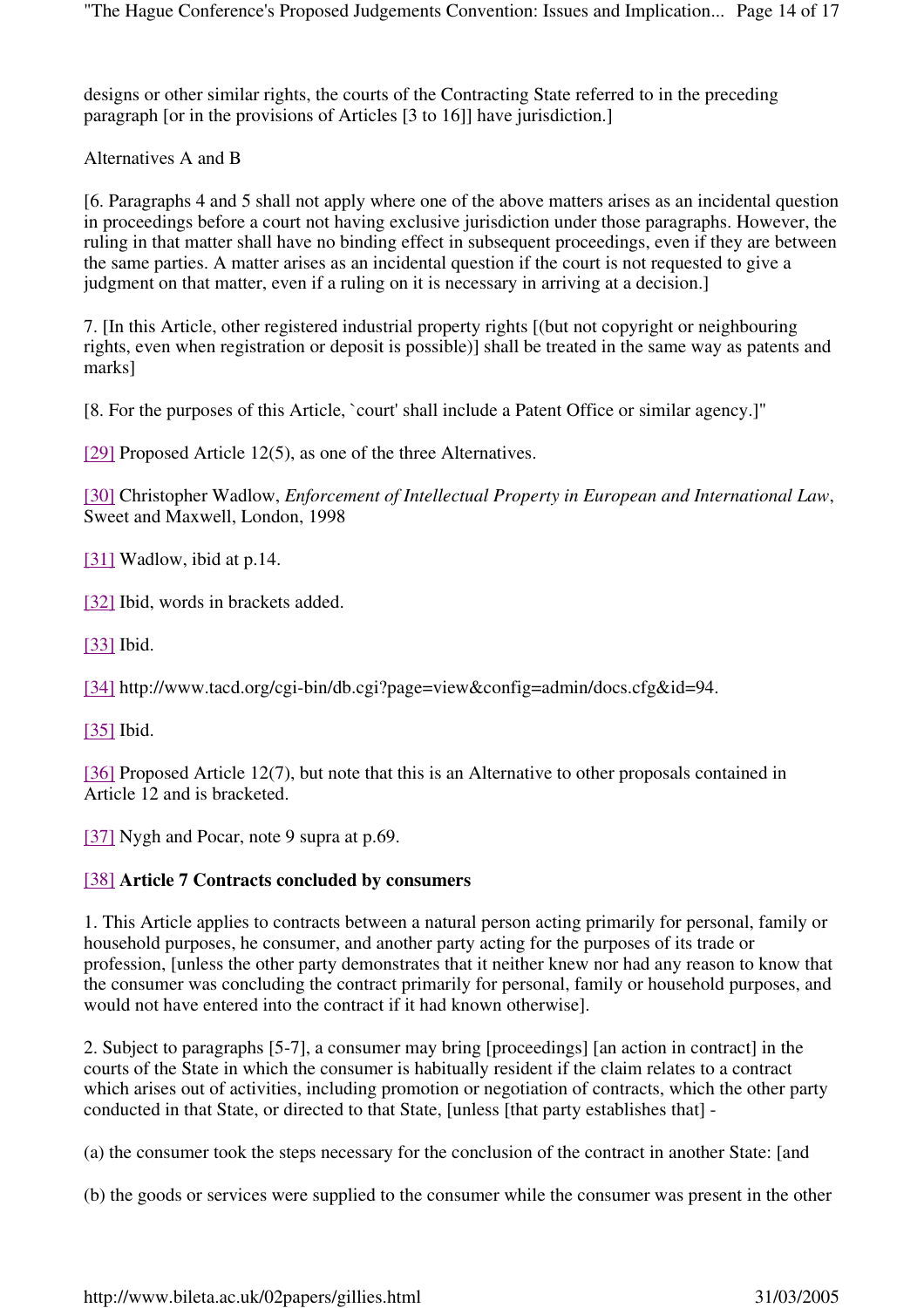State.<sup>1</sup>

[3. For the purposes of paragraph 2, activity shall not be regarded as being directed to a State if the other party demonstrates that it took reasonable steps to avoid concluding contracts with consumers habitually resident in the State.]

4. Subject to paragraphs [5-7], the other party to the contract may bring proceedings against a consumer under this Convention only in the courts of the State in which the consumer is habitually resident.

# **Alternative A**

5. [Article 4 applies to a jurisdiction agreement between a consumer and the other party if the agreement is entered into after the dispute has arisen.

6. Where a consumer and the other party have entered into an agreement which conforms with the requirements of Article 4(1) and (2) before the dispute has arisen, the consumer may bring proceedings against the other party in the courts of the State designated in that agreement.

7. Where a consumer and the other party have entered into an agreement which conforms with the requirements of Article 4(1) and (2) before the dispute has arisen, Article 4 applies to the agreement to the extent that it is binding on both parties under the law of the State in which the consumer is habitually resident at the time the agreement is entered into.

Add at the beginning of Article 25,

`Subject to Article 25, *bis*'

Insert [*Article 25 bis*

1. A Contracting State may make a declaration that it will not recognise or enforce a judgment under this Chapter, or a declaration specifying the conditions under which it will recognise or enforce a judgment under this Chapter, where -

(a) the judgment was rendered by the court of origin under Article 7(2) [or Article 8(2)];

(b) the parties had entered into an agreement which conforms with the requirements of Article 4 designating a court other than the court of origin.

2. A declaration under this Article may not deny recognition and enforcement of a judgment given under Article 7(2) [or Article 8(2)] if the Contracting State making the declaration would exercise jurisdiction under the relevant Article in a corresponding case.]

3. Recognition or enforcement of a judgment may be refused by a Contracting State that has made a declaration contemplated by paragraph 1 in accordance with the terms of that declaration.]

[40] The three alternatives all refer, to a certain extent, to Article 4, which provides rules for choice of jurisdiction agreements.

[41] Report at footnote 54.

## [42] **Article 7 Contracts concluded by consumers**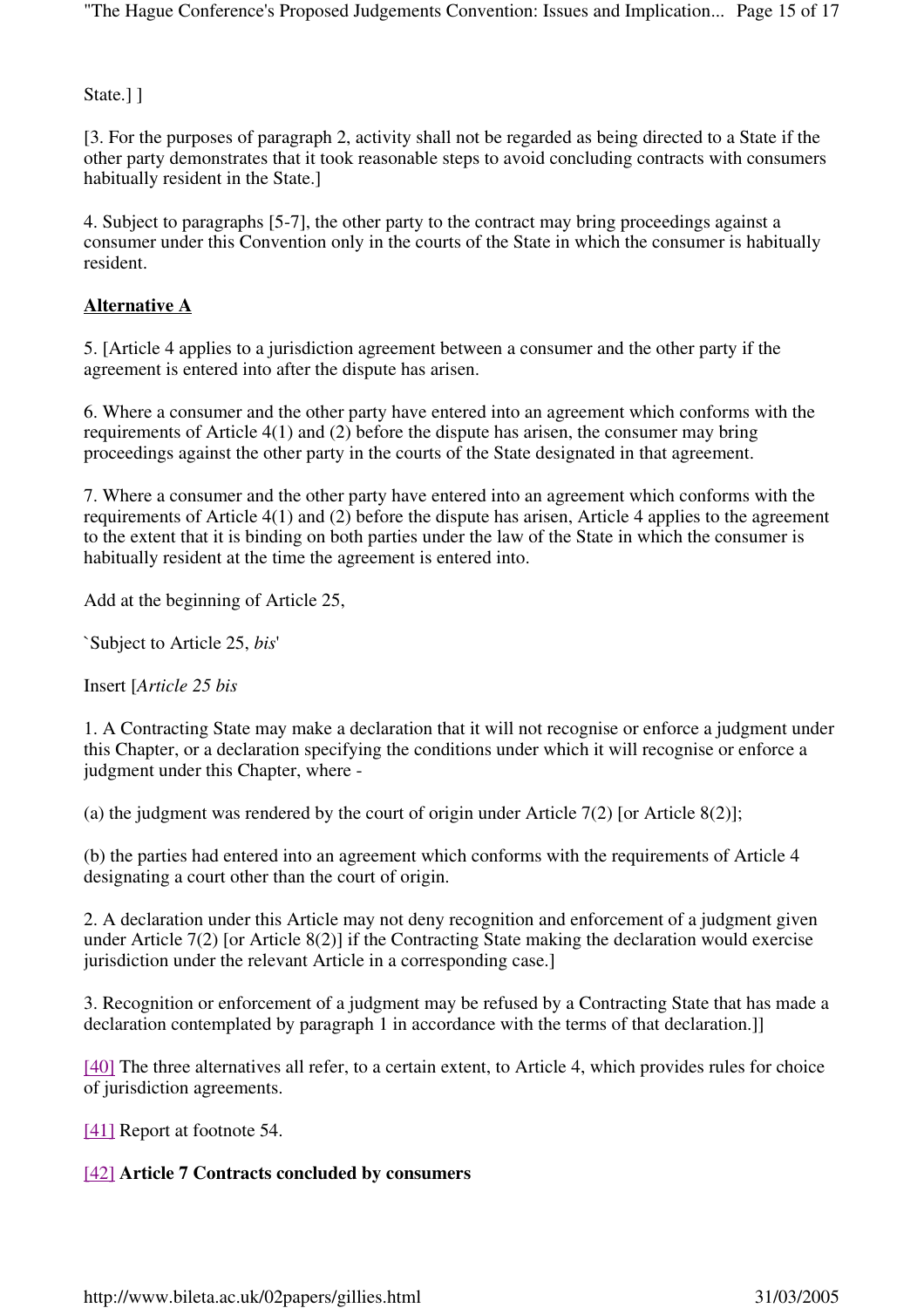...

# **[Alternative A**

*...*

# **[Alternative B**

[Variant 1]

5. This provision may be departed from by a jurisdiction agreement provided that it conforms with the requirements of Article 4.

6. A Contracing State may declare that -

(a) it will only respect a jurisdiction agreement if it is entered into after the dispute has arisen or to the extent that it allows the consumer to bring proceedings in a court other than a court indicated in this Article or in Article 3; and

(b) it will not recognise and enforce a judgment where jurisdiction has been taken in accordance with a jurisdiction agreement that does not fulfil the requirements in sub-paragraph (a).]

[Variant 2]

4. Article 4 applies to an agreement between a consumer and the other party if the agreement is entered into after the dispute has arisen; or to the extent that the agreement permits the consumer to bring proceedings in a court other than the consumer's habitual residence.

6. A Contracting State may declare in the circumstances specified in that declaration -

(a) it will respect a jurisdiction agreement entered into before the dispute has arisen;

(b) it will recognise and enforce a judgment in proceedings brought by the other party given by a court under a jurisdiction agreement entered into before the dispute has arisen;

(c) it will not recognise and enforce a judgment given by a court in which proceedings could not be brought consistently with a jurisdiction agreement entered into before the dispute has arisen.] ]

## [43] **Article 7 Contracts concluded by consumers**

...

# **[Alternative A**

*...*

# **[Alternative B**

*...*

# **[Alternative C**

5. Article 4 applies to a jurisdiction agreement between a consumer and the other party if the